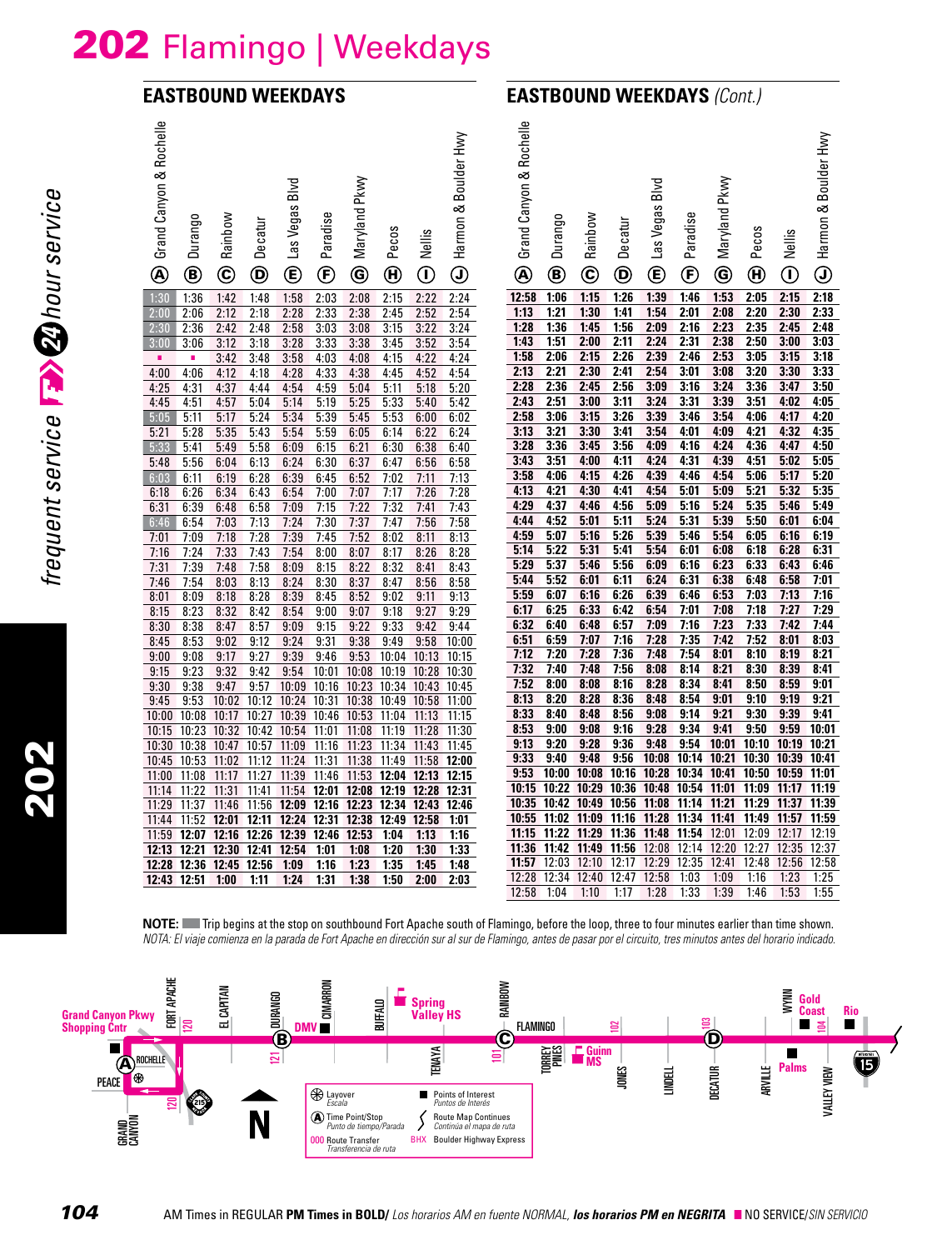#### **WESTBOUND WEEKDAYS**

## **WESTBOUND WEEKDAYS** *(Cont.)*

| Harmon & Boulder Hwy | Nellis        | Pecos                      | Pkwy<br>Maryland | Paradise                | <b>Blvd</b><br>Las Vegas | Decatur                       | Rainbow                | Durango           | Grand Canyon & Rochelle | Harmon & Boulder Hwy                        | Nellis                            | Pecos                                | Pkwy<br>Maryland | Paradise       | Blvd<br>Las Vegas             | Decatur                 | Rainbow        | Durango        | Grand Canyon & Rochelle |
|----------------------|---------------|----------------------------|------------------|-------------------------|--------------------------|-------------------------------|------------------------|-------------------|-------------------------|---------------------------------------------|-----------------------------------|--------------------------------------|------------------|----------------|-------------------------------|-------------------------|----------------|----------------|-------------------------|
| $\mathbb G$          | $^\copyright$ | $\boldsymbol{\Theta}$      | $\circledcirc$   | $^\circled{\textbf{f}}$ | $^{\circledR}$           | $\bm{\mathsf{\Theta}}$        | $\mathbf{\widehat{c}}$ | ◉                 | ◉                       | $\mathbb{G}% _{M_{1},M_{2}}^{\alpha,\beta}$ | $\hspace{0.5pt}$ $\hspace{0.5pt}$ | $\boldsymbol{\textcircled{\text{}}}$ | ◉                | ⊕              | ⋐                             | $^\copyright$           | $^\copyright$  | ®              | $^{\circledR}$          |
| 2:35                 | 2:41          | 2:48                       | 2:56             | 3:01                    | 3:07                     | 3:16                          | 3:22                   | 3:27              | 3:33                    | 1:31                                        | 1:40                              | 1:51                                 | 2:06             | 2:13           | 2:23                          | 2:35                    | 2:44           | 2:52           | 3:00                    |
| 3:05                 | 3:11          | 3:18                       | 3:26             | 3:31                    | 3:37                     | 3:46                          | 3:52                   | 3:57              | 4:03                    | 1:46                                        | 1:55                              | 2:06                                 | 2:21             | 2:28           | 2:38                          | 2:50                    | 2.59           | 3:07           | 3:15                    |
| 3:35                 | 3:41          | 3:48                       | 3:56             | 4:01                    | 4:07                     | 4:16                          | 4:22                   | 4:27              | 4:33                    | 2:00                                        | 2:09                              | 2:20                                 | 2:35             | 2:42           | 2:53                          | 3:05                    | 3:14           | 3:22           | 3:30                    |
| 4:05                 | 4:11          | 4:18                       | 4:26             | 4:31                    | 4:37                     | 4:46                          | 4:52                   | 4:57              | 5:03                    | 2:15                                        | 2:24                              | 2:35                                 | 2:50             | 2:57           | 3:08                          | 3:20                    | 3:29           | 3:37           | 3:45                    |
| 4:33                 | 4:40          | 4:47                       | 4:56             | 5:01                    | 5:07                     | 5:16                          | 5:22                   | 5:27              | 5:33                    | 2:28                                        | 2:37                              | 2:49                                 | 3:04             | 3:11           | 3:22                          | 3:34                    | 3:43           | 3:51           | 3:59                    |
| 4:53                 | 5:00          | 5:08                       | 5:18             | 5:24                    | 5:30                     | 5:39                          | 5:46                   | 5:52              | 5:59                    | 2:42                                        | 2:51                              | 3:03                                 | 3:18             | 3:25           | 3:36                          | 3:48                    | 3:57           | 4:05           | 4:13                    |
| 5:12                 | 5:20          | 5:28                       | 5:38             | 5:44                    | 5:50                     | 6:00                          | 6:08                   | 6:14              | 6:21                    | 2:56<br>3:10                                | 3:06<br>3:20                      | 3:18                                 | 3:32<br>3:46     | 3:39           | 3:50                          | 4:02                    | 4:11           | 4:19<br>4:33   | 4:27<br>4:41            |
| 5:30<br>5:48         | 5:38<br>5:56  | 5:47<br>6:05               | 5:58<br>6:16     | 6:04<br>6:22            | 6:10<br>6:28             | 6:20<br>6:38                  | 6:28<br>6:46           | 6:35<br>6:53      | 6:42<br>7:00            | 3:21                                        | 3:33                              | 3:32<br>3:45                         | 3:59             | 3:53<br>4:06   | 4:04<br>4:18                  | 4:16<br>4:30            | 4:25<br>4:40   | 4:48           | 4:56                    |
| 6:01                 | 6:09          | 6:19                       | 6:30             | 6:36                    | 6:43                     | 6:53                          | 7:01                   | 7:08              | 7:15                    | 3:38                                        | 3:48                              | 3:59                                 | 4:13             | 4:20           | 4:32                          | 4:44                    | 4:54           | 5:02           | 5:10                    |
| 6:16                 | 6:24          | 6:34                       | 6:45             | 6:51                    | 6:58                     | 7:08                          | 7:16                   | 7:23              | 7:30                    | 3:54                                        | 4:03                              | 4:14                                 | 4:28             | 4:35           | 4:47                          | 4:59                    | 5:09           | 5:17           | 5:25                    |
| 6:29                 | 6:37          | 6:47                       | 6:59             | 7:05                    | 7:13                     | 7:23                          | 7:31                   | 7:38              | 7:46                    | 4:09                                        | 4:18                              | 4:29                                 | 4:43             | 4:50           | 5:02                          | 5:14                    | 5:24           | 5:32           | 5:40                    |
| 6:44                 | 6:52          | 7:02                       | 7:14             | 7:20                    | 7:28                     | 7:38                          | 7:46                   | 7:53              | 8:01                    | 4:26                                        | 4:35                              | 4:45                                 | 4:59             | 5:06           | 5:17                          | 5:29                    | 5:38           | 5:46           | 5:54                    |
| 6:59                 | 7:07          | 7:17                       | 7:29             | 7:35                    | 7:43                     | 7:53                          | 8:01                   | 8:08              | 8:16                    | 4:41                                        | 4:50                              | 5:00                                 | 5:14             | 5:21           | 5:32                          | 5:44                    | 5:53           | 6:01           | 6:09                    |
| 7:14                 | 7:22          | 7:32                       | 7:44             | 7:50                    | 7:58                     | 8:08                          | 8:16                   | 8:23              | 8:31                    | 4:57                                        | 5:06                              | 5:16                                 | 5:30             | 5:37           | 5:47                          | 5:59                    | 6:08           | 6:15           | 6:23                    |
| 7:29                 | 7:37          | 7:47                       | 7:59             | 8:05                    | 8:13                     | 8:23                          | 8:31                   | 8:38              | 8:46                    | 5:14                                        | 5:22                              | 5:32                                 | 5:45             | 5:52           | 6:02                          | 6:14                    | 6:23           | 6:30           | 6:38                    |
| 7:42                 | 7:51          | 8:02                       | 8:14             | 8:20                    | 8:28                     | 8:38                          | 8:46                   | 8:53              | 9:01                    | 5:29                                        | 5:37                              | 5:47                                 | 6:00             | 6:07           | 6:17                          | 6:29                    | 6:38           | 6:45           | 6:53                    |
| 7:58                 | 8:07          | 8:17                       | 8:29             | 8:35                    | 8:43                     | 8:53                          | 9:01                   | 9:08              | 9:16                    | 5:45                                        | 5:53                              | 6:03                                 | 6:16             | 6:23           | 6:32                          | 6:44                    | 6:52           | 6:59           | 7:06                    |
| 8:13                 | 8:22          | 8:32                       | 8:44             | 8:50                    | 8:58                     | 9:08                          | 9:16                   | 9:23              | 9:31                    | 6:00                                        | 6:08                              | 6:18                                 | 6:31             | 6:38           | 6:47                          | 6:59                    | 7:07           | 7:14           | 7:21                    |
| 8:28                 | 8:37          | 8:47                       | 8:59             | 9:05                    | 9:13                     | 9:23                          | 9:31                   | 9:38              | 9:46                    | 6:18                                        | 6:26                              | 6:35                                 | 6:47             | 6:53           | 7:02                          | 7:13                    | 7:21           | 7:28           | 7:35                    |
| 8:43                 | 8:52          | 9:02                       | 9:14             | 9:20                    | 9:28                     | 9:38                          | 9:46                   | 9:53              | 10:01                   | 6:38                                        | 6:46                              | 6:55                                 | 7:07             | 7:13           | 7:22                          | 7:33                    | 7:41           | 7:48           | 7:55                    |
| 8:58                 | 9:07          | 9:17                       | 9:29             | 9:35                    | 9:43                     | 9:53                          | 10:01                  | 10:08             | 10:16                   | 6:58                                        | 7:06                              | 7:15                                 | 7:27             | 7:33           | 7:42                          | 7:53                    | 8:01           | 8:08           | 8:15                    |
| 9:13                 | 9:22          | 9:32                       | 9:44             | 9:50                    | 9:58                     | 10:08                         | 10:16                  | 10:23 10:31       |                         | 7:18                                        | 7:26                              | 7:35                                 | 7:47             | 7:53           | 8:02                          | 8:13                    | 8:21           | 8:28           | 8:35                    |
| 9:28                 | 9:37          | 9:47                       | 9:59             | 10:05                   | 10:13                    | 10:23                         | 10:31                  | 10:38             | 10:46                   | 7:38                                        | 7:46                              | 7:55                                 | 8:07             | 8:13           | 8:22                          | 8:33                    | 8:41           | 8:48           | 8:55                    |
| 9:43                 | 9:52          | 10:02                      | 10:14            | 10:20                   | 10:28                    | 10:38 10:46                   |                        | 10:53             | 11:01                   | 7:58                                        | 8:06                              | 8:15                                 | 8:27             | 8:33           | 8:42                          | 8:53                    | 9:01           | 9:08           | 9:15                    |
| 9:58                 | 10:07         | 10:17                      | 10:29            | 10:35                   | 10:43                    | 10:53 11:01                   |                        | 11:08             | 11:16                   | 8:18                                        | 8:26                              | 8:35                                 | 8:47             | 8:53           | 9:02                          | 9:13                    | 9:21           | 9:28           | 9:35                    |
| 10:12                | 10:20         | 10:30                      | 10:43            | 10:49                   | 10:57                    | 11:07                         | 11:15                  | 11:22             | 11:30                   | 8:38                                        | 8:46                              | 8:55                                 | 9:06             | 9:12           | 9:21                          | 9:32                    | 9:40           | 9:47           | 9:54                    |
| 10:23                | 10:31         | 10:42                      | 10:56            | 11:02                   | 11:11                    | 11:22                         | 11:30                  | 11:37             | 11:44                   | 8:58                                        | 9:06                              | 9:15                                 | 9:26             | 9:32           | 9:41                          | 9:52                    |                | 10:00 10:07    | 10:14                   |
| 10:37                | 10:45         | 10:56                      | 11:10            | 11:16                   | 11:25                    | 11:36                         | 11:44                  | 11:51             | 11:58                   | 9:18                                        | 9:26                              | 9:35                                 | 9:46             | 9:52           | 10:01                         | 10:12                   | 10:20          | 10:27          | 10:34                   |
| 10:51                | 10:59         | 11:10                      | 11:24            | 11:30                   |                          | 11:39 11:50                   |                        | 11:58 12:05 12:12 |                         | 9:38                                        | 9:46                              | 9:55                                 | 10:05            | 10:11          |                               | 10:19 10:29 10:37 10:44 |                |                | 10:51                   |
| 11:05                | 11:13         | 11:24                      | 11:38            | 11:44                   | 11:53                    |                               | 12:04 12:12 12:19      |                   | 12:26                   | 9:58                                        | 10:05                             | 10:14                                | 10:24            |                | 10:30 10:38 10:48             |                         | 10:55          | 11:02          | 11:09                   |
| 11:20                |               | 11:28 11:39                | 11:53            | 11:59                   |                          | 12:08 12:19 12:27 12:34 12:41 |                        |                   |                         | 10:16                                       | 10:23                             |                                      |                  |                | 10:32 10:42 10:48 10:56 11:06 |                         | 11:13 11:20    |                | 11:27                   |
| 11:34                | 11:43         | 11:54                      | 12:08            | 12:14                   | 12:23                    | 12:34 12:43 12:50 12:57       |                        |                   |                         | 10:37                                       | 10:44                             |                                      | 10:52 11:01      | 11:07          | 11:15 11:25                   |                         | 11:32 11:38    |                | 11:45                   |
| 11:49<br>12:04       |               | 11:58 12:09 12:23          |                  | 12:29                   | 12:38                    | 12:49                         | 12:58                  | 1:05              | 1:12                    | 10:57                                       | 11:04                             | 11:12<br>11:32                       | 11:21            | 11:27          | 11:35                         | 11:45                   | 11:52          | 11:58          | 12:05                   |
| 12:19                |               | 12:13 12:24<br>12:28 12:39 | 12:38<br>12:53   | 12:44<br>12:59          | 12:53<br>1:08            | 1:04<br>1:19                  | 1:13<br>1:28           | 1:20<br>1:35      | 1:27<br>1:42            | 11:19<br>11:39                              | 11:25<br>11:45                    | 11:52                                | 11:41<br>12:01   | 11:47<br>12:07 | 11:55<br>12:15                | 12:05<br>12:25          | 12:12<br>12:32 | 12:18<br>12:38 | 12:25<br>12:45          |
| 12:34                |               | 12:43 12:54                | 1:08             | 1:14                    | 1:23                     | 1:34                          | 1:43                   | 1:50              | 1:57                    | 12:09                                       | 12:15                             | 12:22                                | 12:31            | 12:37          |                               | 12:45 12:55             | 1:02           | 1:08           | 1:15                    |
| 12:49                | 12:58         | 1:09                       | 1:23             | 1:29                    | 1:38                     | 1:49                          | 1:58                   | 2:05              | 2:12                    | 12:39                                       | 12:45                             | 12:52                                | 1:00             | 1:05           | 1:13                          | 1:22                    | 1:28           | 1:33           | 1:39                    |
| 1:03                 | 1:12          | 1:23                       | 1:37             | 1:44                    | 1:53                     | 2:05                          | 2:14                   | 2:22              | 2:30                    | 1:09                                        | 1:15                              | 1:22                                 | 1:30             | 1:35           | 1:43                          | 1:52                    | 1:58           | 2:03           | 2:09                    |
| 1:18                 | 1:27          | 1:38                       | 1:52             | 1:59                    | 2:08                     | 2:20                          | 2:29                   | 2:37              | 2:45                    | 1:37                                        | 1:43                              | 1:50                                 | 1:58             | 2:03           | 2:11                          | 2:20                    | 2:26           | 2:31           | 2:37                    |
|                      |               |                            |                  |                         |                          |                               |                        |                   |                         | 2:05                                        | 2:11                              | 2:18                                 | 2:26             | 2:31           | 2:39                          | 2:48                    | 2:54           | 2:59           | 3:05                    |

202

 $\frac{119}{11}$  H. Hughes provy H. HUGHES PKWY **IIMMY DURANTE** JIMMY DURANTE CABANA eg<br>Mu B<sub>OUL</sub>DER<br>HWYD CAMBRIDGE BURNHAM NELLIS FLAMINGO Ug LAS VEGAS BLVD ≣  $\mathbf 0$  $\mathfrak{E}% _{T}$ E) www.ipadani (F) www.ipadani of Grand Angles in share has a fact that the share for a fact of  $\mathbf C$ UNIVERSITY CENTER KOVAL SPENCER CLAYMONT EASTERN McLEOD SAND<u>HILL</u> MTN VISTA **Silver Sevens**  $\mathbf{\Xi}$  $\Xi$ PECOS LAS VEGAS BLVD MARYLAND PKWY ANNIE OAKLEY **Sam's Town** I **UNLV** PARADISE **Desert**  ≌ CH<br>P **Springs Hospital** HARMON J  $\overline{\circledast}$ 

Additional bus stops approximately every 1/4 mile between time points.

*Los autobuses adicionales se detienen aproximadamente cada 1/4 de milla entre los puntos de horario.*

**Eastside Cannery**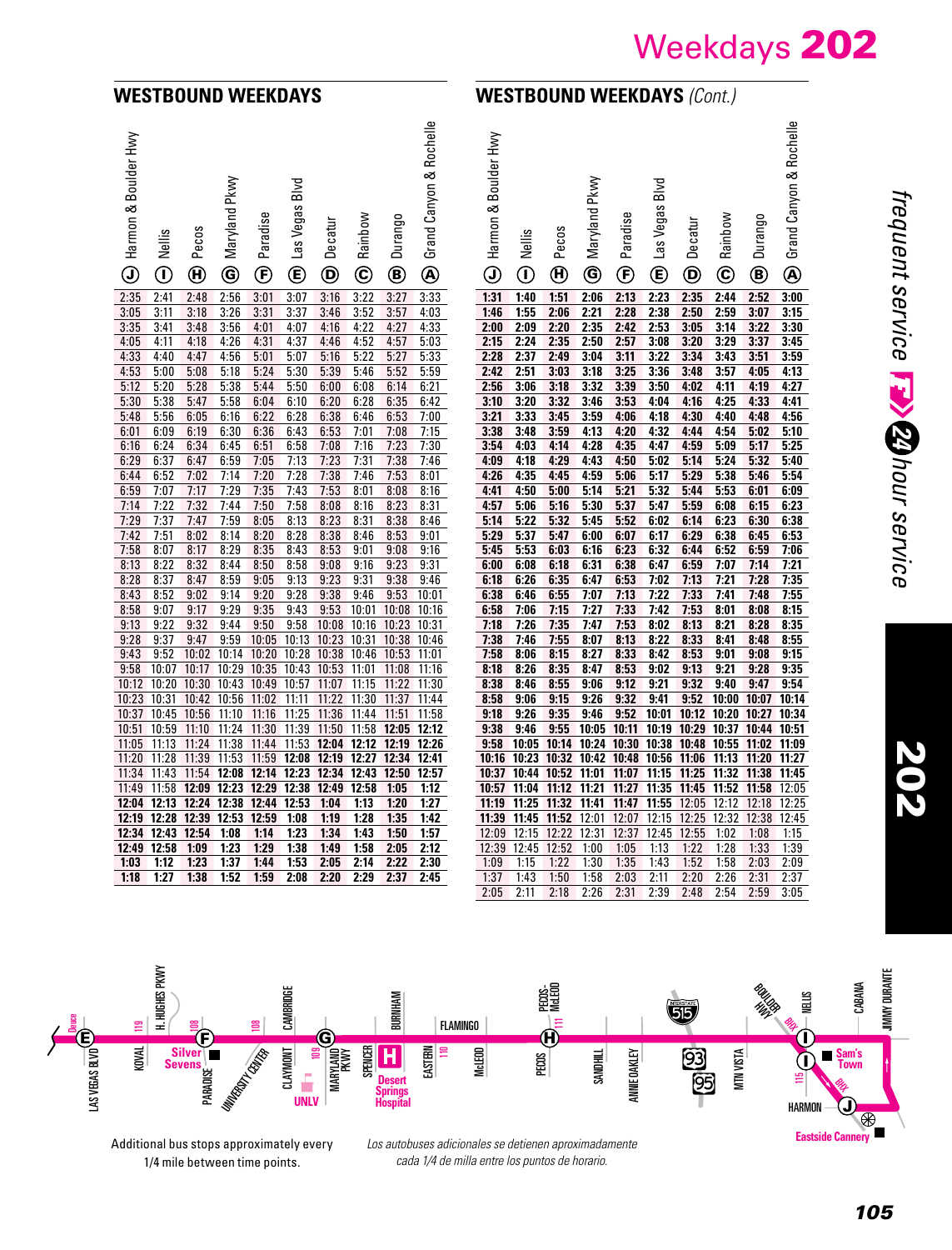## 202 Flamingo | Saturdays

## **EASTBOUND SATURDAYS**



| Grand Canyon & Rochelle<br>$^\circledR$ | Durango<br>◉         | Rainbow<br>$\copyright$ | Decatur<br>$^\copyright$ | Blvd<br>Las Vegas<br>$^{\copyright}$ | Paradise<br>$^{\circledR}$ | Maryland Pkwy<br>$\circledast$      | Pecos<br>$\boldsymbol{\Theta}$ | Nellis<br>$\hspace{0.5pt} \textcircled{\scriptsize{1}}$ | Boulder Hwy<br>∞<br>Harmon<br>$\textcircled{\scriptsize{1}}$ | Grand Canyon & Rochelle<br>◉ | Durango<br>◉   | Rainbow<br>$\mathbf{\widehat{c}}$ | Decatur<br>$\bm{\mathsf{\Theta}}$      | <b>Blvd</b><br>Las Vegas<br>$^{\circledR}$ | Paradise<br>$^\copyright$ | Pkwy<br>Maryland<br>◉ | Pecos<br>$\boldsymbol{\Theta}$   | Nellis<br>$\hspace{0.5pt}$ $\hspace{0.5pt}$ | Harmon & Boulder Hwy<br>$\bigcirc$ |
|-----------------------------------------|----------------------|-------------------------|--------------------------|--------------------------------------|----------------------------|-------------------------------------|--------------------------------|---------------------------------------------------------|--------------------------------------------------------------|------------------------------|----------------|-----------------------------------|----------------------------------------|--------------------------------------------|---------------------------|-----------------------|----------------------------------|---------------------------------------------|------------------------------------|
| 1:30                                    | 1:36                 | 1:42                    | 1:48                     | 1:58                                 | 2:03                       | 2:08                                | 2:15                           | 2:22                                                    | 2:24                                                         | 1:00                         | 1:08           | 1:16                              | 1:26                                   | 1:39                                       | 1:46                      | 1:53                  | 2:03                             | 2:12                                        | 2:14                               |
| 2:00                                    | 2:06                 | 2:12                    | 2:18                     | 2:28                                 | 2:33                       | 2:38                                | 2:45                           | 2:52                                                    | 2:54                                                         | 1:14                         | 1:22           | 1:30                              | 1:40                                   | 1:53                                       | 2:00                      | 2:07                  | 2:17                             | 2:26                                        | 2:28                               |
| 2:30                                    | 2:36                 | 2:42                    | 2:48                     | 2:58                                 | 3:03                       | 3:08                                | 3:15                           | 3:22                                                    | 3:24                                                         | 1:23                         | 1:31           | 1:40                              | 1:50                                   | 2:05                                       | 2:12                      | 2:19                  | 2:30                             | 2:39                                        | 2:42                               |
| 3:00                                    | 3:06                 | 3:12                    | 3:18                     | 3:28                                 | 3:33                       | 3:38                                | 3:45                           | 3:52                                                    | 3:54                                                         | 1:36                         | 1:44           | 1:53                              | 2:03                                   | 2:18                                       | 2:25                      | 2:32                  | 2:43                             | 2:52                                        | 2:55                               |
| ×                                       | ×                    | 3:42                    | 3:48                     | 3:58                                 | 4:03                       | 4:08                                | 4:15                           | 4:22                                                    | 4:24                                                         | 1:50                         | 1:58           | 2:07                              | 2:17                                   | 2:32                                       | 2:39                      | 2:46                  | 2:57                             | 3:06                                        | 3:09                               |
| 4:00                                    | 4:06                 | 4:12                    | 4:18                     | 4:28                                 | 4:33                       | 4:38                                | 4:45                           | 4:52                                                    | 4:54                                                         | 2:05                         | 2:13           | 2:22                              | 2:32                                   | 2:47                                       | 2:54                      | 3:01                  | 3:12                             | 3:21                                        | 3:24                               |
| 4:29                                    | 4:35                 | 4:41                    | 4:48                     | 4:58                                 | 5:03                       | 5:09                                | 5:16                           | 5:23                                                    | 5:25                                                         | 2:18                         | 2:26           | 2:34                              | 2:44                                   | 3:01                                       | 3:08                      | 3:16                  | 3:27                             | 3:37                                        | 3:39                               |
| 4:50                                    | 4:56                 | 5:02                    | 5:09                     | 5:19                                 | 5:24                       | 5:30                                | 5:37                           | 5:44                                                    | 5:46                                                         | 2:33                         | 2:41           | 2:49                              | 2:59                                   | 3:16                                       | 3:23                      | 3:31                  | 3:42                             | 3:52                                        | 3:54                               |
| 5:10                                    | 5:16                 | 5:22                    | 5:29                     | 5:39                                 | 5:44                       | 5:50                                | 5:57                           | 6:04                                                    | 6:06                                                         | 2:48                         | 2:56           | 3:04                              | 3:14                                   | 3:31                                       | 3:38                      | 3:46                  | 3:57                             | 4:07                                        | 4:09                               |
| 5:30                                    | 5:36                 | 5:42                    | 5:49                     | 5:59                                 | 6:04                       | 6:10                                | 6:17                           | 6:24                                                    | 6:26                                                         | 3:03                         | 3:11           | 3:19                              | 3:29                                   | 3:46                                       | 3:53                      | 4:01                  | 4:12                             | 4:22                                        | 4:24                               |
| 5:45                                    | 5:51                 | 5:58                    | 6:06                     | 6:17                                 | 6:23                       | 6:29                                | 6:37                           | 6:45                                                    | 6:47                                                         | 3:18<br>3:33                 | 3:26<br>3:41   | 3:34<br>3:49                      | 3:44<br>3:59                           | 4:01                                       | 4:08<br>4:23              | 4:16<br>4:31          | 4:27                             | 4:37<br>4:52                                | 4:39<br>4:54                       |
| 6:05                                    | 6:11                 | 6:18                    | 6:26                     | 6:37                                 | 6:43                       | 6:49                                | 6:57                           | 7:05                                                    | 7:07                                                         | 3:48                         | 3:56           | 4:04                              | 4:14                                   | 4:16<br>4:31                               | 4:38                      | 4:46                  | 4:42<br>4:57                     | 5:07                                        | 5:09                               |
| 6:22                                    | 6:29                 | 6:37                    | 6:46                     | 6:57                                 | 7:03                       | 7:09                                | 7:18                           | 7:26                                                    | 7:28                                                         | 4:03                         | 4:11           | 4:19                              | 4:29                                   | 4:46                                       | 4:53                      | 5:01                  | 5:12                             | 5:22                                        | 5:24                               |
| 6:36<br>6:51                            | 6:44<br>6:59         | 6:52<br>7:07            | 7:01<br>7:16             | 7:12<br>7:27                         | 7:18<br>7:33               | 7:24<br>7:39                        | 7:33<br>7:48                   | 7:41<br>7:56                                            | 7:43<br>7:58                                                 | 4:18                         | 4:26           | 4:34                              | 4:44                                   | 5:01                                       | 5:08                      | 5:16                  | 5:27                             | 5:37                                        | 5:39                               |
| 7:06                                    | 7:14                 | 7:22                    | 7:31                     | 7:42                                 | 7:48                       | 7:54                                | 8:03                           | 8:11                                                    | 8:13                                                         | 4:33                         | 4:41           | 4:49                              | 4:59                                   | 5:16                                       | 5:23                      | 5:31                  | 5:42                             | 5:52                                        | 5:54                               |
| 7:21                                    | 7:29                 | 7:37                    | 7:46                     | 7:57                                 | 8:03                       | 8:09                                | 8:18                           | 8:26                                                    | 8:28                                                         | 4:48                         | 4:56           | 5:04                              | 5:13                                   | 5:32                                       | 5:39                      | 5:47                  | 5:57                             | 6:07                                        | 6:09                               |
| 7:35                                    | 7:43                 | 7:51                    | 8:00                     | 8:11                                 | 8:17                       | 8:23                                | 8:32                           | 8:40                                                    | 8:42                                                         | 5:03                         | 5:11           | 5:19                              | 5:28                                   | 5:47                                       | 5:54                      | 6:02                  | 6:12                             | 6:22                                        | 6:24                               |
| 7:50                                    | 7:58                 | 8:06                    | 8:15                     | 8:26                                 | 8:32                       | 8:38                                | 8:47                           | 8:55                                                    | 8:57                                                         | 5:18                         | 5:26           | 5:34                              | 5:43                                   | 6:02                                       | 6:09                      | 6:17                  | 6:27                             | 6:37                                        | 6:39                               |
| 8:05                                    | 8:13                 | 8:21                    | 8:30                     | 8:41                                 | 8:47                       | 8:53                                | 9:02                           | 9:10                                                    | 9:12                                                         | 5:34                         | 5:42           | 5:50                              | 5:59                                   | 6:16                                       | 6:23                      | 6:30                  | 6:39                             | 6:48                                        | 6:51                               |
| 8:20                                    | 8:28                 | 8:36                    | 8:45                     | 8:56                                 | 9:02                       | 9:08                                | 9:17                           | 9:25                                                    | 9:27                                                         | 5:51                         | 5:59           | 6:07                              | 6:15                                   | 6:30                                       | 6:36                      | 6:43                  | 6:52                             | 7:01                                        | 7:03                               |
| 8:35                                    | 8:43                 | 8:51                    | 9:00                     | 9:11                                 | 9:17                       | 9:23                                | 9:32                           | 9:40                                                    | 9:42                                                         | 6:06                         | 6:14           | 6:22                              | 6:30                                   | 6:45                                       | 6:51                      | 6:58                  | 7:07                             | 7:16                                        | 7:18                               |
| 8:50                                    | 8:58                 | 9:06                    | 9:15                     | 9:26                                 | 9:32                       | 9:38                                | 9:47                           | 9:55                                                    | 9:57                                                         | 6:21                         | 6:29           | 6:37                              | 6:45                                   | 7:00                                       | 7:06                      | 7:13                  | 7:22                             | 7:31                                        | 7:33                               |
| 9:05                                    | 9:13                 | 9:21                    | 9:30                     | 9:41                                 | 9:47                       | 9:53                                | 10:02                          | 10:10                                                   | 10:12                                                        | 6:40                         | 6:48           | 6:56                              | 7:04                                   | 7:19                                       | 7:25                      | 7:32                  | 7:41                             | 7:50                                        | 7:52                               |
| 9:19                                    | 9:27                 | 9:35                    | 9:44                     | 9:56                                 |                            | 10:02 10:09 10:18                   |                                | 10:27                                                   | 10:29                                                        | 7:00                         | 7:08           | 7:16                              | 7:24                                   | 7:39                                       | 7:45                      | 7:52                  | 8:01                             | 8:10                                        | 8:12                               |
| 9:33                                    | 9:41                 | 9:49                    | 9:58                     | 10:10                                | 10:16                      | 10:23 10:32                         |                                | 10:41                                                   | 10:43                                                        | 7:20                         | 7:28           | 7:36                              | 7:44                                   | 7:59                                       | 8:05                      | 8:12                  | 8:21                             | 8:30                                        | 8:32                               |
| 9:47                                    | 9:55                 | 10:03                   | 10:12                    |                                      |                            | 10:24 10:30 10:37 10:46 10:55       |                                |                                                         | 10:57                                                        | 7:40                         | 7:48           | 7:56                              | 8:04                                   | 8:19                                       | 8:25                      | 8:32                  | 8:41                             | 8:50                                        | 8:52                               |
| 10:02                                   | 10:10                | 10:18                   | 10:27                    | 10:39                                | 10:45                      | 10:52 11:01                         |                                | 11:10                                                   | 11:12                                                        | 8:01                         | 8:08           | 8:16                              | 8:24                                   | 8:38                                       | 8:44                      | 8:51                  | 9:00                             | 9:09                                        | 9:11                               |
| 10:17                                   | 10:25 10:33          |                         | 10:42                    | 10:54 11:00                          |                            | 11:07                               | 11:16                          | 11:25                                                   | 11:27                                                        | 8:21                         | 8:28           | 8:36                              | 8:44                                   | 8:58                                       | 9:04                      | 9:11                  | 9:20                             | 9:29                                        | 9:31                               |
| 10:30                                   | 10:38                | 10:46                   | 10:56                    | 11:09                                | 11:16                      | 11:23                               | 11:33                          | 11:42                                                   | 11:44                                                        | 8:42                         | 8:49           | 8:56                              | 9:04                                   | 9:18                                       | 9:24                      | 9:31                  | 9:39                             | 9:47                                        | 9:49                               |
| 10:45                                   | 10:53                | 11:01                   | 11:11                    | 11:24                                | 11:31                      | 11:38                               | 11:48                          | 11:57                                                   | 11:59                                                        | 9:02                         | 9:09           | 9:16                              | 9:24                                   | 9:38                                       | 9:44                      | 9:51                  | 9:59                             | 10:07                                       | 10:09                              |
| 11:00                                   | 11:08                | 11:16                   | 11:26                    | 11:39                                |                            | 11:46 11:53 12:03 12:12             |                                |                                                         | 12:14                                                        | 9:22                         | 9:29           | 9:36                              | 9:44                                   | 9:58                                       | 10:04                     | 10:11                 |                                  | 10:19 10:27                                 | 10:29                              |
| 11:15                                   | 11:23                | 11:31                   | 11:41                    |                                      |                            | 11:54 12:01 12:08 12:18 12:27 12:29 |                                |                                                         |                                                              | 9:42                         | 9:49           | 9:56                              | 10:04                                  | 10:18                                      | 10:24                     | 10:31                 | 10:39 10:47                      |                                             | 10:49                              |
| 11:30                                   | 11:38                | 11:46                   | 11:56                    |                                      |                            | 12:09 12:16 12:23 12:33 12:42 12:44 |                                |                                                         |                                                              | 10:01                        | 10:08<br>10:28 |                                   | 10:15 10:23 10:37<br>10:35 10:43 10:56 |                                            | 11:02 11:09               |                       | 10:43 10:50 10:58 11:06<br>11:17 | 11:25                                       | 11:08<br>11:27                     |
| 11:45                                   | 11:53                | 12:01                   | 12:11                    |                                      |                            | 12:24 12:31 12:38 12:48             |                                | 12:57 12:59                                             |                                                              | 10:22<br>10:42               | 10:48          | 10:55                             | 11:03                                  | 11:16                                      | 11:22                     | 11:29                 | 11:37                            | 11:45                                       | 11:47                              |
| 12:00<br>12:15                          | 12:08<br>12:23 12:31 | 12:16                   | 12:26<br>12:41           | 12:39<br>12:54                       | 12:46<br>1:01              | 12:53<br>1:08                       | 1:03<br>1:18                   | 1:12<br>1:27                                            | 1:14<br>1:29                                                 | 11:02                        | 11:08          | 11:15                             | 11:23                                  | 11:36                                      | 11:42 11:49               |                       | 11:57                            | 12:05                                       | 12:07                              |
| 12:30                                   | 12:38                | 12:46                   | 12:56                    | 1:09                                 | 1:16                       | 1:23                                | 1:33                           | 1:42                                                    | 1:44                                                         | 11:27                        |                | 11:33 11:40                       | 11:47                                  | 11:59                                      | 12:05                     | 12:11                 | 12:18                            | 12:26                                       | 12:28                              |
|                                         | 12:45 12:53 1:01     |                         | 1:11                     | 1:24                                 | 1:31                       | 1:38                                | 1:48                           | 1:57                                                    | 1:59                                                         | 11:57                        | 12:03          |                                   | 12:10 12:17 12:29                      |                                            | 12:35                     | 12:41                 | 12:48                            | 12:56                                       | 12:58                              |
|                                         |                      |                         |                          |                                      |                            |                                     |                                |                                                         |                                                              | 12:28                        |                |                                   | 12:34 12:40 12:47 12:58                |                                            | 1:03                      | 1:09                  | 1:16                             | 1:23                                        | 1:25                               |
|                                         |                      |                         |                          |                                      |                            |                                     |                                |                                                         |                                                              | 12:58                        | 1:04           | 1:10                              | 1:17                                   | 1:28                                       | 1:33                      | 1:39                  | 1:46                             | 1:53                                        | 1:55                               |

**NOTE:** Trip begins at the stop on southbound Fort Apache south of Flamingo, before the loop, three to four minutes earlier than time shown. *NOTA: El viaje comienza en la parada de Fort Apache en dirección sur al sur de Flamingo, antes de pasar por el circuito, tres minutos antes del horario indicado.*

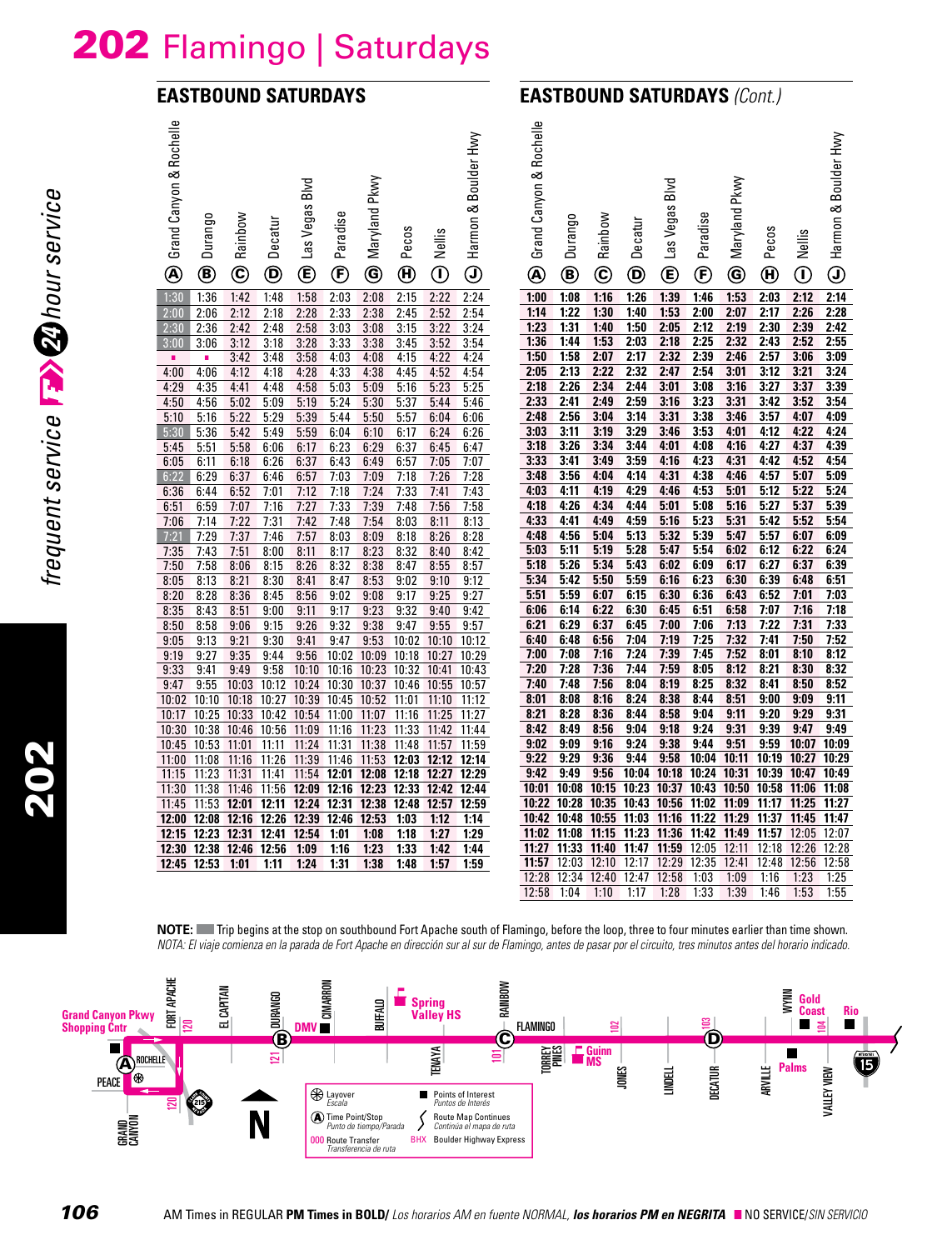#### **WESTBOUND SATURDAYS**

## **WESTBOUND SATURDAYS** *(Cont.)*

Saturdays 202

| (→ Harmon & Boulder Hwy | Nellis<br>$\hspace{0.5pt} \textcircled{\scriptsize{1}}$ | Pecos<br>$\mathbf \Theta$ | Maryland Pkwy<br>$\circledcirc$ | Paradise<br>$\mathbf{\widehat{E}}$ | Blvd<br><b>M</b> Las Vegas | Decatur<br>$\bf \Phi$ | Rainbow<br>$\overline{\mathbf{C}}$ | Durango<br>$^{\circledR}$ | Grand Canyon & Rochelle<br>$\overline{\mathbf{A}}$ | ŽΜ<br>Harmon & Boulder<br>$\odot$ | Nellis<br>$\overline{\mathbf{0}}$ |
|-------------------------|---------------------------------------------------------|---------------------------|---------------------------------|------------------------------------|----------------------------|-----------------------|------------------------------------|---------------------------|----------------------------------------------------|-----------------------------------|-----------------------------------|
| 2:35                    | 2:41                                                    | 2:48                      | 2:56                            | 3:01                               | 3:07                       | 3:16                  | 3:22                               | 3:27                      | 3:33                                               | 1:41                              | 1:49                              |
| 3:05                    | 3:11                                                    | 3:18                      | 3:26                            | 3:31                               | 3:37                       | 3:46                  | 3:52                               | 3:57                      | 4:03                                               | 1:56                              | 2:04                              |
| 3:35                    | 3:41                                                    | 3:48                      | 3:56                            | 4:01                               | 4:07                       | 4:16                  | 4:22                               | 4:27                      | 4:33                                               | 2:11                              | 2:19                              |
| 4:04                    | 4:10                                                    | 4:17                      | 4:25                            | 4:30                               | 4:36                       | 4:45                  | 4:51                               | 4:56                      | 5:02                                               | 2:26                              | 2:34                              |
| 4:34                    | 4:40                                                    | 4:47                      | 4:55                            | 5:00                               | 5:06                       | 5:15                  | 5:21                               | 5:26                      | 5:32                                               | 2:41                              | 2:49                              |
| 4:52                    | 4:59                                                    | 5:06                      | 5:15                            | 5:20                               | 5:26                       | 5:36                  | 5:42                               | 5:47                      | 5:54                                               | 2:53                              | 3:01                              |
| 5:09                    | 5:16                                                    | 5:24                      | 5:34                            | 5:40                               | 5:46                       | 5:56                  | 6:03                               | 6:09                      | 6:16                                               | 3:08                              | 3:16                              |
| 5:29                    | 5:36                                                    | 5:44                      | 5:54                            | 6:00                               | 6:06                       | 6:16                  | 6:23                               | 6:29                      | 6:36                                               | 3:23                              | 3:31                              |
| 5:48                    | 5:55                                                    | 6:03                      | 6:13                            | 6:19                               | 6:25                       | 6:35                  | 6:42                               | 6:48                      | 6:55                                               | 3:37                              | 3:46                              |
| 6:06                    | 6:13                                                    | 6:21                      | 6:32                            | 6:38                               | 6:44                       | 6:54                  | 7:01                               | 7:07                      | 7:14                                               | 3:52                              | 4:01                              |
| 6:25                    | 6:32                                                    | 6:40                      | 6:51                            | 6:57                               | 7:03                       | 7:13                  | 7:20                               | 7:26                      | 7:33                                               | 4:07                              | 4:16                              |
| 6:38                    | 6:45                                                    | 6:54                      | 7:05                            | 7:11                               | 7:18                       | 7:28                  | 7:35                               | 7:41                      | 7:48                                               | 4:22                              | 4:31                              |
| 6:53                    | 7:00                                                    | 7:09                      | 7:20                            | 7:26                               | 7:33                       | 7:43                  | 7:50                               | 7:56                      | 8:03                                               | 4:38                              | 4:46                              |
| 7:08                    | 7:15                                                    | 7:24                      | 7:35                            | 7:41                               | 7:48                       | 7:58                  | 8:05                               | 8:11                      | 8:18                                               | 4:53                              | 5:01                              |
| 7:23                    | 7:30                                                    | 7:39                      | 7:50                            | 7:56                               | 8:03                       | 8:13                  | 8:20                               | 8:26                      | 8:33                                               | 5:10                              | 5:18                              |
| 7:38                    | 7:45                                                    | 7:54                      | 8:05                            | 8:11                               | 8:18                       | 8:28                  | 8:35                               | 8:41                      | 8:48                                               | 5:25                              | 5:33                              |
| 7:50                    | 7:58                                                    | 8:07                      | 8:19                            | 8:25                               | 8:32                       | 8:42                  | 8:49                               | 8:56                      | 9:03                                               | 5:40                              | 5:48                              |
| 8:04                    | 8:12                                                    | 8:21                      | 8:33                            | 8:39                               | 8:46                       | 8:56                  | 9:03                               | 9:10                      | 9:17                                               | 5:55                              | 6:03                              |
| 8:18                    | 8:26                                                    | 8:35                      | 8:47                            | 8:53                               | 9:00                       | 9:10                  | 9:17                               | 9:24                      | 9:31                                               | 6:10                              | 6:18                              |
| 8:32                    | 8:40                                                    | 8:49                      | 9:01                            | 9:07                               | 9:14                       | 9:24                  | 9:32                               | 9:39                      | 9:46                                               | 6:28                              | 6:36                              |
| 8:47                    | 8:55                                                    | 9:04                      | 9:16                            | 9:22                               | 9:29                       | 9:39                  | 9:47                               | 9:54                      | 10:01                                              | 6:48                              | 6:56                              |
| 9:02                    | 9:10                                                    | 9:19                      | 9:31                            | 9:37                               | 9:44                       | 9:54                  | 10:02                              | 10:09                     | 10:16                                              | 7:09                              | 7:16                              |
| 9:17                    | 9:25                                                    | 9:34                      | 9:46                            | 9:52                               | 9:59                       | 10:10                 | 10:18                              | 10:25                     | 10:32                                              | 7:29                              | 7:36                              |
| 9:30                    | 9:38                                                    | 9:48                      | 10:01                           | 10:07                              | 10:14                      | 10:25                 | 10:33                              | 10:40                     | 10:47                                              | 7:49                              | 7:56                              |
| 9:45                    | 9:53                                                    | 10:03                     | 10:16                           | 10:22                              | 10:29                      | 10:40                 | 10:48                              | 10:55                     | 11:02                                              | 8:09                              | 8:16                              |
| 10:00                   | 10:08                                                   | 10:18                     | 10:31                           | 10:37                              | 10:44                      | 10:55                 | 11:03                              | 11:10                     | 11:17                                              | 8:29                              | 8:36                              |
| 10:13                   | 10:21                                                   | 10:31                     | 10:44                           | 10:50                              | 10:59                      | 11:10                 | 11:18                              | 11:25                     | 11:32                                              | 8:49                              | 8:56                              |
| 10:28                   | 10:36                                                   | 10:46                     | 10:59                           | 11:05                              | 11:14                      | 11:25                 | 11:33                              | 11:40                     | 11:47                                              | 9:09                              | 9:16                              |
| 10:43                   | 10:51                                                   | 11:01                     | 11:14                           | 11:20                              | 11:29                      | 11:40                 | 11:48                              | 11:55                     | 12:02                                              | 9:29                              | 9:36<br>9:57                      |
| 10:58                   | 11:06                                                   | 11:16                     | 11:29                           | 11:35                              | 11:44                      | 11:55                 | 12:03                              | 12:10                     | 12:17                                              | 9:50                              |                                   |
| 11:11                   | 11:19                                                   | 11:29                     | 11:42                           | 11:49                              | 11:59                      | 12:11                 | 12:19                              | 12:26                     | 12:33                                              | 10:10<br>10:30                    | 10:17<br>10:37                    |
| 11:26                   | 11:34                                                   | 11:44                     | 11:57                           | 12:04                              | 12:14                      | 12:26                 | 12:34                              | 12:41                     | 12:48                                              | 10:50                             |                                   |
| 11:41                   | 11:49                                                   | 11:59                     | 12:12                           | 12:19                              | 12:29                      | 12:41                 | 12:49                              | 12:56                     | 1:03                                               | 11:12                             | 10:57<br>11:19                    |
| 11:56                   | 12:04                                                   | 12:14<br>12:29            | 12:27                           | 12:34<br>12:49                     | 12:44                      | 12:56                 | 1:04                               | 1:11                      | 1:18                                               | 11:39                             | 11:45                             |
| 12:11<br>12:26          | 12:19<br>12:34                                          |                           | 12:42<br>12:57                  |                                    | 12:59                      | 1:11                  | 1:19<br>1:34                       | 1:26                      | 1:33                                               | 12:09                             | 12:15                             |
| 12:41                   | 12:49                                                   | 12:44<br>12:59            | 1:12                            | 1:04<br>1:19                       | 1:14<br>1:29               | 1:26<br>1:41          | 1:49                               | 1:41<br>1:56              | 1:48<br>2:03                                       | 12:39                             | 12:45                             |
| 12:56                   | 1:04                                                    | 1:14                      | 1:27                            | 1:34                               | 1:44                       | 1:56                  | 2:04                               | 2:11                      | 2:18                                               | 1:09                              | 1:15                              |
| 1:11                    | 1:19                                                    | 1:29                      | 1:42                            | 1:49                               | 1:59                       | 2:11                  | 2:19                               | 2:26                      | 2:33                                               | 1:37                              | 1:43                              |
| 1:26                    | 1:34                                                    | 1:44                      | 1:57                            | 2:04                               | 2:14                       | 2:26                  | 2:34                               | 2:41                      | 2:48                                               | 2:05                              | 2:11                              |
|                         |                                                         |                           |                                 |                                    |                            |                       |                                    |                           |                                                    |                                   |                                   |

| $\geq$<br>Harmon & Boulder | Nellis            | Pecos          | Maryland Pkwy | Paradise            | Blvd<br>vegas<br>$\frac{25}{25}$ | Decatur                  | Rainbow         | Durango      | Grand Canyon & Rochelle |
|----------------------------|-------------------|----------------|---------------|---------------------|----------------------------------|--------------------------|-----------------|--------------|-------------------------|
| $\odot$                    | ⋒                 | $^{\circledR}$ | $\circledS$   | $\bf (\widehat{F})$ | œ)                               | $\ddot{\mathbf{\Theta}}$ | $^{\copyright}$ | ◉            | $\overline{\mathbf{Q}}$ |
| 1:41                       | 1:49              | 1:59           | 2:12          | 2:19                | 2:29                             | 2:41                     | 2:49            | 2:56         | 3:03                    |
| 1:56                       | 2:04              | 2:14           | 2:27          | 2:34                | 2:44                             | 2:56                     | 3:04            | 3:11         | 3:18                    |
| 2:11                       | 2:19              | 2:29           | 2:42          | 2:49                | 2:59                             | 3:11                     | 3:19            | 3:26         | 3:33                    |
| 2:26                       | 2:34              | 2:44           | 2:57          | 3:04                | 3:14                             | 3:26                     | 3:34            | 3:41         | 3:48                    |
| 2:41                       | 2:49              | 2:59           | 3:12          | 3:19                | 3:29                             | 3:41                     | 3:49            | 3:56         | 4:03                    |
| 2:53                       | 3:01              | 3:12           | 3:26          | 3:33                | 3:44                             | 3:56                     | 4:04            | 4:11         | 4:18                    |
| 3:08                       | 3:16              | 3:27           | 3:41          | 3:48                | 3:59                             | 4:11                     | 4:19            | 4:26         | 4:33                    |
| 3:23                       | 3:31              | 3:42           | 3:56          | 4:03                | 4:14                             | 4:26                     | 4:34            | 4:41         | 4:48                    |
| 3:37                       | 3:46              | 3:56           | 4:09          | 4:16                | 4:29                             | 4:41                     | 4:50            | 4:57         | 5:05                    |
| 3:52                       | 4:01              | 4:11           | 4:24          | 4:31                | 4:44                             | 4:56                     | 5:05            | 5:12         | 5:20                    |
| 4:07                       | 4:16              | 4:26           | 4:39          | 4:46                | 4:59                             | 5:11                     | 5:20            | 5:27         | 5:35                    |
| 4:22                       | 4:31              | 4:41           | 4:54          | 5:01                | 5:14                             | 5:26                     | 5:35            | 5:42         | 5:50                    |
| 4:38                       | 4:46              | 4:56           | 5:09          | 5:16                | 5:29<br>5:44                     | 5:41                     | 5:49            | 5:56         | 6:03                    |
| 4:53<br>5:10               | 5:01<br>5:18      | 5:11<br>5:27   | 5:24<br>5:39  | 5:31<br>5:46        | 5:58                             | 5:56<br>6:10             | 6:04<br>6:18    | 6:11<br>6:25 | 6:18<br>6:32            |
| 5:25                       | 5:33              | 5:42           | 5:54          | 6:01                | 6:13                             | 6:25                     | 6:33            | 6:40         | 6:47                    |
| 5:40                       | 5:48              | 5:57           | 6:09          | 6:16                | 6:28                             | 6:40                     | 6:48            | 6:55         | 7:02                    |
| 5:55                       | 6:03              | 6:12           | 6:24          | 6:31                | 6:43                             | 6:55                     | 7:03            | 7:10         | 7:17                    |
| 6:10                       | 6:18              | 6:27           | 6:39          | 6:46                | 6:58                             | 7:10                     | 7:18            | 7:25         | 7:32                    |
| 6:28                       | 6:36              | 6:45           | 6:57          | 7:04                | 7:15                             | 7:27                     | 7:35            | 7:41         | 7:48                    |
| 6:48                       | 6:56              | 7:05           | 7:17          | 7:24                | 7:35                             | 7:47                     | 7:55            | 8:01         | 8:08                    |
| 7:09                       | 7:16              | 7:25           | 7:36          | 7:42                | 7:53                             | 8:05                     | 8:13            | 8:19         | 8:26                    |
| 7:29                       | $\overline{7:36}$ | 7:45           | 7:56          | 8:02                | 8:13                             | 8:25                     | 8:33            | 8:39         | 8:46                    |
| 7:49                       | 7:56              | 8:05           | 8:16          | 8:22                | 8:33                             | 8:45                     | 8:53            | 8:59         | 9:06                    |
| 8:09                       | 8:16              | 8:25           | 8:36          | 8:42                | 8:53                             | 9:05                     | 9:13            | 9:19         | 9:26                    |
| 8:29                       | 8:36              | 8:45           | 8:56          | 9:02                | 9:12                             | 9:23                     | 9:31            | 9:37         | 9:44                    |
| 8:49                       | 8:56              | 9:05           | 9:16          | 9:22                | 9:32                             | 9:43                     | 9:51            | 9:57         | 10:04                   |
| 9:09                       | 9:16              | 9:25           | 9:36          | 9:42                | 9:52                             | 10:03                    | 10:11           | 10:17        | 10:24                   |
| 9:29                       | 9:36              | 9:45           | 9:56          | 10:02               | 10:12                            | 10:23                    | 10:31           | 10:37        | 10:44                   |
| 9:50                       | 9:57              | 10:05          | 10:15         | 10:21               | 10:30                            | 10:41                    | 10:48           | 10:54        | 11:01                   |
| 10:10                      | 10:17             | 10:25          | 10:35         | 10:41               | 10:50                            | 11:01                    | 11:08           | 11:14        | 11:21                   |
| 10:30                      | 10:37             | 10:45          | 10:55         | 11:01               | 11:10                            | 11:21                    | 11:28           | 11:34        | 11:41                   |
| 10:50                      | 10:57             | 11:05          | 11:15         | 11:21               | 11:30                            | 11:41                    | 11:48           | 11:54        | 12:01                   |
| 11:12                      | 11:19             | 11:27          | 11:37         | 11:43               | 11:52                            | 12:03                    | 12:10           | 12:16        | 12:23                   |
| 11:39                      | 11:45             | 11:52          | 12:01         | 12:07               | 12:15                            | 12:25                    | 12:32           | 12:38        | 12:45                   |
| 12:09                      | 12:15             | 12:22          | 12:31         | 12:37               | 12:45                            | 12:55                    | 1:02            | 1:08         | 1:15                    |
| 12:39                      | 12:45             | 12:52          | 1:00          | 1:05                | 1:13                             | 1:22                     | 1:28            | 1:33         | 1:39                    |
| 1:09                       | 1:15              | 1:22           | 1:30          | 1:35                | 1:43                             | 1:52                     | 1:58            | 2:03         | 2:09                    |
| 1:37                       | 1:43              | 1:50           | 1:58          | 2:03                | 2:11                             | 2:20                     | 2:26            | 2:31         | 2:37                    |
| 2:05                       | 2:11              | 2:18           | 2:26          | 2:31                | 2:39                             | 2:48                     | 2:54            | 2:59         | 3:05                    |



Additional bus stops approximately every 1/4 mile between time points.

*Los autobuses adicionales se detienen aproximadamente cada 1/4 de milla entre los puntos de horario.*

202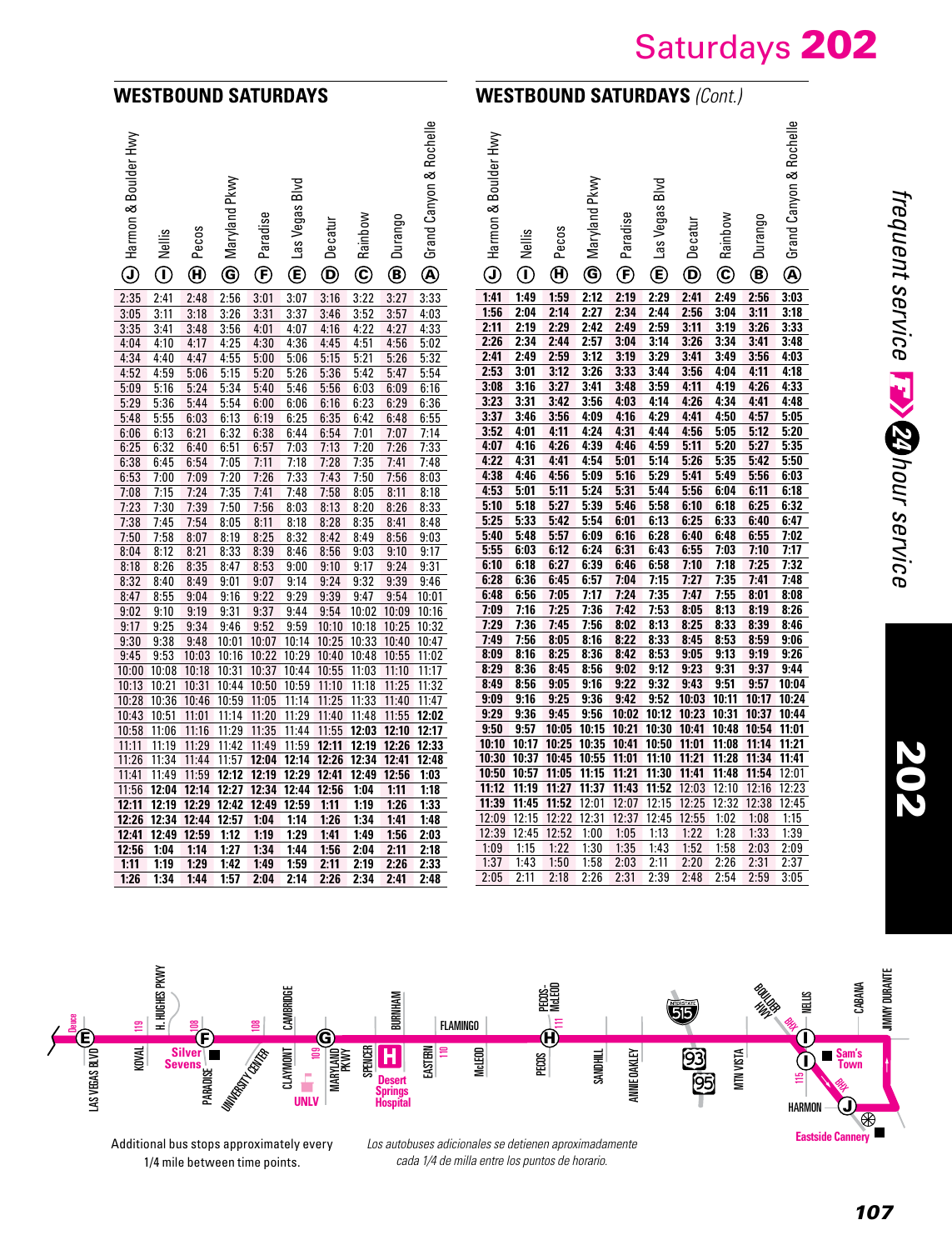# 202 Flamingo | Sundays

#### **EASTBOUND SUNDAYS**

### **EASTBOUND SUNDAYS** *(Cont.)*

| Grand Canyon & Rochelle<br>$^{\circledR}$ | Durango<br>◉                                                | Rainbow<br>$^\copyright$ | Decatur<br>$^\copyright$ | Blvd<br>Las Vegas<br>$^\copyright$                                                                 | Paradise<br>$^{\circledR}$ | Pkwy<br>Maryland<br>$\circledcirc$ | Pecos<br>$\boldsymbol{\textcircled{\text{H}}}$ | Nellis<br>$^\copyright$ | Boulder Hwy<br>∞<br>Harmon<br>$\textcircled{\scriptsize{1}}$ | Grand Canyon & Rochelle<br>$^{\circledR}$ | Durango<br>◉      | Rainbow<br>$\copyright$ | Decatur<br>◉ | Blvd<br>Las Vegas<br>$^{\circledR}$ | Paradise<br>$^\circled{\textbf{F}}$ | Pkwy<br>Maryland<br>$\circledS$ | Pecos<br>$\boldsymbol{\Theta}$ | Nellis<br>$\hspace{0.5pt} \textcircled{\scriptsize{1}}$ | Harmon & Boulder Hwy<br>$_{\textcircled{\scriptsize{1}}}$ |
|-------------------------------------------|-------------------------------------------------------------|--------------------------|--------------------------|----------------------------------------------------------------------------------------------------|----------------------------|------------------------------------|------------------------------------------------|-------------------------|--------------------------------------------------------------|-------------------------------------------|-------------------|-------------------------|--------------|-------------------------------------|-------------------------------------|---------------------------------|--------------------------------|---------------------------------------------------------|-----------------------------------------------------------|
| 1:30                                      | 1:36                                                        | 1:42                     | 1:48                     | 1:58                                                                                               | 2:03                       | 2:08                               | 2:15                                           | 2:22                    | 2:24                                                         | 1:28                                      | 1:36              | 1:45                    | 1:54         | 2:08                                | 2:15                                | 2:22                            | 2:31                           | 2:40                                                    | 2:42                                                      |
| 2:00                                      | 2:06                                                        | 2:12                     | 2:18                     | 2:28                                                                                               | 2:33                       | 2:38                               | 2:45                                           | 2:52                    | 2:54                                                         | 1:43                                      | 1:51              | 2:00                    | 2:09         | 2.23                                | 2:30                                | 2:37                            | 2:46                           | 2:55                                                    | 2:57                                                      |
| 2:30                                      | 2:36                                                        | 2:42                     | 2:48                     | 2:58                                                                                               | 3:03                       | 3:08                               | 3:15                                           | 3:22                    | 3:24                                                         | 1:58                                      | 2:06              | 2:15                    | 2:24         | 2:38                                | 2:45                                | 2:52                            | 3:01                           | 3:10                                                    | 3:12                                                      |
| 3:00                                      | 3:06                                                        | 3:12                     | 3:18                     | 3:28                                                                                               | 3:33                       | 3:38                               | 3:45                                           | 3:52                    | 3:54                                                         | 2:13                                      | 2:21              | 2:30                    | 2:39         | 2:53                                | 3:00                                | 3:07                            | 3:16                           | 3:25                                                    | 3:27                                                      |
| ٠                                         | ٠                                                           | 3:42                     | 3:48                     | 3:58                                                                                               | 4:03                       | 4:08                               | 4:15                                           | 4:22                    | 4:24                                                         | 2.27                                      | 2:35              | 2:43                    | 2:53         | 3:08                                | 3:15                                | 3:22                            | 3:32                           | 3:41                                                    | 3:43                                                      |
| 3:58                                      | 4:04                                                        | 4:10                     | 4:16                     | 4:26                                                                                               | 4:31                       | 4:36                               | 4:43                                           | 4:50                    | 4:52                                                         | 2:42                                      | 2:50              | 2:58                    | 3:08         | 3:23                                | 3:30                                | 3:37                            | 3:47                           | 3:56                                                    | 3:58                                                      |
| 4:26                                      | 4:32                                                        | 4:38                     | 4:44                     | 4:54                                                                                               | 4:59                       | 5:04                               | 5:11                                           | 5:18                    | 5:20                                                         | 2:57                                      | 3:05              | 3:13                    | 3:23         | 3:38                                | 3:45                                | 3:52                            | 4:02                           | 4:11                                                    | 4:13                                                      |
| 4:54                                      | 5:00                                                        | 5:06                     | 5:12                     | 5:22                                                                                               | 5:27                       | 5:32                               | 5:39                                           | 5:46                    | 5:48                                                         | 3:12                                      | 3:20              | 3:28                    | 3:38         | 3:53                                | 4:00                                | 4:07                            | 4:17                           | 4:26                                                    | 4:28                                                      |
| 5:19                                      | 5:25                                                        | 5:31                     | 5:38                     | 5:48                                                                                               | 5:53                       | 5:59                               | 6:06                                           | 6:13                    | 6:15                                                         | 3:27                                      | 3:35              | 3:43                    | 3:53         | 4:08                                | 4:15                                | 4:22                            | 4:32                           | 4:41                                                    | 4:43                                                      |
| 5:39                                      | 5:45                                                        | 5:51                     | 5:58                     | 6:08                                                                                               | 6:13                       | 6:19                               | 6:26                                           | 6:33                    | 6:35                                                         | 3:42                                      | 3:50              | 3:58                    | 4:08         | 4:23                                | 4:30                                | 4:37                            | 4:47                           | 4:56                                                    | 4:58                                                      |
| 5:56                                      | 6:02                                                        | 6:09                     | 6:17                     | 6:28                                                                                               | 6:33                       | 6:39                               | 6:47                                           | 6:55                    | 6:57                                                         | 3:57                                      | 4:05              | 4:13                    | 4:23         | 4:38                                | 4:45                                | 4:52                            | 5:02                           | 5:11                                                    | 5:13                                                      |
| 6:16                                      | 6:22                                                        | 6:29                     | 6:37                     | 6:48                                                                                               | 6:53                       | 6:59                               | 7:07                                           | 7:15                    | 7:17                                                         | 4:12                                      | 4:20              | 4:28                    | 4:38         | 4:53                                | 5:00                                | 5:07                            | 5:17                           | 5:26                                                    | 5:28                                                      |
| 6:33                                      | 6:40                                                        | 6:48                     | 6:57                     | 7:08                                                                                               | 7:13                       | 7:19                               | 7:27                                           | 7:35                    | 7:37                                                         | 4:27                                      | 4:35              | 4:43                    | 4:53         | 5:08                                | 5:15                                | 5:22                            | 5:32                           | 5:41                                                    | 5:43                                                      |
| 6:53                                      | 7:00                                                        | 7:08                     | 7:17                     | 7:28                                                                                               | 7:33                       | 7:39                               | 7:47                                           | 7:55                    | 7:57                                                         | 4:43                                      | 4:51              | 4:59                    | 5:08         | 5:23                                | 5:29                                | 5:36                            | 5:46                           | 5:55                                                    | 5:57                                                      |
| 7:13                                      | 7:20                                                        | 7:28                     | 7:37                     | 7:48                                                                                               | 7:53                       | 7:59                               | 8:07                                           | 8:15                    | 8:17                                                         | 4:58                                      | 5:06              | 5:14                    | 5:23         | 5:38                                | 5:44                                | 5:51                            | 6:01                           | 6:10                                                    | 6:12                                                      |
| 7:33                                      | 7:40                                                        | 7:48                     | 7:57                     | 8:08                                                                                               | 8:14                       | 8:20                               | 8:28                                           | 8:36                    | 8:38                                                         | 5:13                                      | 5:21              | 5:29                    | 5:38         | 5:53                                | 5:59                                | 6:06                            | 6:16                           | 6:25                                                    | 6:27                                                      |
| 7:53                                      | 8:00                                                        | 8:08                     | 8:17                     | 8:28                                                                                               | 8:34                       | 8:40                               | 8:48                                           | 8:56                    | 8:58                                                         | 5:28                                      | 5:36              | 5:44                    | 5:53         | 6:08                                | 6:14                                | 6:21                            | 6:31                           | 6:40                                                    | 6:42                                                      |
| 8:13                                      | 8:20                                                        | 8:28                     | 8:37                     | 8:48                                                                                               | 8:54                       | 9:00                               | 9:08                                           | 9:16                    | 9:18                                                         | 5:44                                      | 5:52              | 6:00                    | 6:09         | 6:23                                | 6:29                                | 6:36                            | 6:45                           | 6:54                                                    | 6:56                                                      |
| 8:26                                      | 8:33                                                        | 8:41                     | 8:50                     | 9:02                                                                                               | 9:08                       | 9:14                               | 9:23                                           | 9:31                    | 9:33                                                         | 5:59                                      | 6:07              | 6:15                    | 6:24         | 6:38                                | 6:44                                | 6:51                            | 7:00                           | 7:09                                                    | 7:11                                                      |
| 8:41                                      | 8:48                                                        | 8:56                     | 9:05                     | 9:17                                                                                               | 9:23                       | 9:29                               | 9:38                                           | 9:46                    | 9:48                                                         | 6:14                                      | 6:22              | 6:30                    | 6:39         | 6:53                                | 6:59                                | 7:06                            | 7:15                           | 7:24                                                    | 7:26                                                      |
| 8:56                                      | 9:03                                                        | 9:11                     | 9:20                     | 9:32                                                                                               | 9:38                       | 9:44                               | 9:53                                           |                         | 10:01 10:03                                                  | 6:34                                      | 6:42              | 6:50                    | 6:59         | 7:13                                | 7:19                                | 7:26                            | 7:35                           | 7:44                                                    | 7:46                                                      |
| 9:10                                      | 9:17                                                        | 9:25                     | 9:34                     | 9:46                                                                                               | 9:52                       | 9:58                               | 10:07                                          | 10:15                   | 10:17                                                        | 6:55                                      | 7:02              | 7:10                    | 7:19         | 7:32                                | 7:38                                | 7:45                            | 7:54                           | 8:03                                                    | 8:05                                                      |
| 9:25                                      | 9:32                                                        | 9:40                     | 9:49                     | 10:01 10:07 10:13 10:22 10:30 10:32                                                                |                            |                                    |                                                |                         |                                                              | 7:16                                      | 7:23              | 7:31                    | 7:39         | 7:52                                | 7:58                                | 8:05                            | 8:14                           | 8:22                                                    | 8:24                                                      |
| 9:40                                      | 9:47                                                        | 9:55                     |                          | 10:04 10:16 10:22 10:28 10:37 10:45                                                                |                            |                                    |                                                |                         | 10:47                                                        | 7:36                                      | 7:43              | 7.51                    | 7:59         | 8:12                                | 8:18                                | 8:25                            | 8:34                           | 8:42                                                    | 8:44                                                      |
| 9:55                                      |                                                             |                          |                          | 10:02 10:10 10:19 10:31 10:37 10:43 10:52 11:00 11:02                                              |                            |                                    |                                                |                         |                                                              | 7.56<br>8:16                              | 8:03<br>8:23      | 8:11<br>8:31            | 8:19<br>8:39 | 8:32<br>8:51                        | 8:38<br>8:57                        | 8:45<br>9:03                    | 8:54<br>9:11                   | 9:02<br>9:19                                            | 9:04<br>9:21                                              |
| 10:10<br>10:25                            |                                                             |                          |                          | 10:17 10:25 10:34 10:46 10:52 10:58 11:07 11:15<br>10:32 10:40 10:49 11:01 11:07 11:13 11:22 11:30 |                            |                                    |                                                |                         | 11:17                                                        | 8:36                                      | 8:43              | 8:51                    | 8:59         | 9:11                                | 9:17                                | 9:23                            | 9:31                           | 9:39                                                    | 9:41                                                      |
| 10:40                                     | 10:47 10:55 11:04 11:16                                     |                          |                          |                                                                                                    | 11:22 11:28                |                                    | 11:37                                          | 11:45                   | 11:32<br>11:47                                               | 8:56                                      | 9:03              | 9:11                    | 9:19         | 9:31                                | 9:37                                | 9:43                            | 9:51                           | 9:59                                                    | 10:01                                                     |
|                                           | 10:54 11:01 11:09 11:18 11:30 11:36 11:43 11:52 12:00 12:02 |                          |                          |                                                                                                    |                            |                                    |                                                |                         |                                                              | 9:16                                      | 9:23              | 9:31                    | 9:39         | 9:51                                | 9:57                                | 10:03 10:11                     |                                | 10:19 10:21                                             |                                                           |
| 11:07                                     |                                                             |                          |                          | 11:14 11:22 11:31 11:43 11:49 11:56 12:05 12:13 12:15                                              |                            |                                    |                                                |                         |                                                              | 9:36                                      | 9:43              | 9:51                    | 9:59         |                                     |                                     |                                 |                                | 10:11 10:17 10:23 10:31 10:39 10:41                     |                                                           |
|                                           | 11:20 11:27 11:35 11:44 11:56 12:02 12:09 12:18 12:26 12:28 |                          |                          |                                                                                                    |                            |                                    |                                                |                         |                                                              | 9:56                                      | 10:03             | 10:10                   | 10:17        | 10:29 10:35                         |                                     |                                 |                                | 10:41 10:49 10:57 10:59                                 |                                                           |
| 11:34                                     |                                                             |                          |                          | 11:41 11:49 11:58 12:10 12:16 12:23 12:32 12:40 12:42                                              |                            |                                    |                                                |                         |                                                              | 10:16 10:23                               |                   | 10:30                   |              |                                     |                                     | 10:37 10:49 10:55 11:01 11:09   |                                | 11:17 11:19                                             |                                                           |
|                                           | 11:46 11:54 12:02 12:11 12:24 12:30 12:37 12:46 12:55 12:57 |                          |                          |                                                                                                    |                            |                                    |                                                |                         |                                                              |                                           | 10:36 10:43 10:50 |                         |              | 10:57 11:09 11:15                   |                                     | 11:21 11:29                     |                                | 11:37 11:39                                             |                                                           |
|                                           | 12:01 12:09 12:17 12:26 12:39 12:45 12:52                   |                          |                          |                                                                                                    |                            |                                    | 1:01                                           | 1:10                    | 1:12                                                         |                                           | 10:56 11:02 11:09 |                         | 11:16        | 11:28 11:34                         |                                     |                                 |                                | 11:40 11:47 11:55 11:57                                 |                                                           |
|                                           | 12:16 12:24 12:32 12:41 12:54                               |                          |                          |                                                                                                    | 1:00                       | 1:07                               | 1:16                                           | 1:25                    | 1:27                                                         | 11:16                                     | 11:22             | 11:29 11:36             |              | 11:48 11:54                         |                                     | 12:00 12:07                     |                                | 12:15                                                   | 12:17                                                     |
|                                           | 12:31 12:39 12:47 12:56                                     |                          |                          | 1:09                                                                                               | 1:15                       | 1:22                               | 1:31                                           | 1:40                    | 1:42                                                         | 11:36                                     | 11:42             | 11:49                   | 11:56        | 12:08 12:14                         |                                     | 12:20                           | 12:27                          | 12:35                                                   | 12:37                                                     |
|                                           | 12:43 12:51 1:00                                            |                          | 1:09                     | 1:23                                                                                               | 1:30                       | 1:37                               | 1:46                                           | 1:55                    | 1:57                                                         | 11:57                                     | 12:03             | 12:10                   | 12:17        | 12:29 12:35                         |                                     | 12:41                           | 12:48                          | 12:56                                                   | 12:58                                                     |
| 12:58                                     | 1:06                                                        | 1:15                     | 1:24                     | 1:38                                                                                               | 1:45                       | 1:52                               | 2:01                                           | 2:10                    | 2:12                                                         |                                           | 12:28 12:34 12:40 |                         | 12:47        | 12:58 1:03                          |                                     | 1:09                            | 1:16                           | 1:23                                                    | 1:25                                                      |
| 1:13                                      | 1:21                                                        | 1:30                     | 1:39                     | 1:53                                                                                               | 2:00                       | 2:07                               | 2:16                                           | 2:25                    | 2:27                                                         | 12:58                                     | 1:04              | 1:10                    | 1:17         | 1:28                                | 1:33                                | 1:39                            | 1:46                           | 1:53                                                    | 1:55                                                      |

**NOTE:** Trip begins at the stop on southbound Fort Apache south of Flamingo, before the loop, three to four minutes earlier than time shown. *NOTA: El viaje comienza en la parada de Fort Apache en dirección sur al sur de Flamingo, antes de pasar por el circuito, tres minutos antes del horario indicado.*